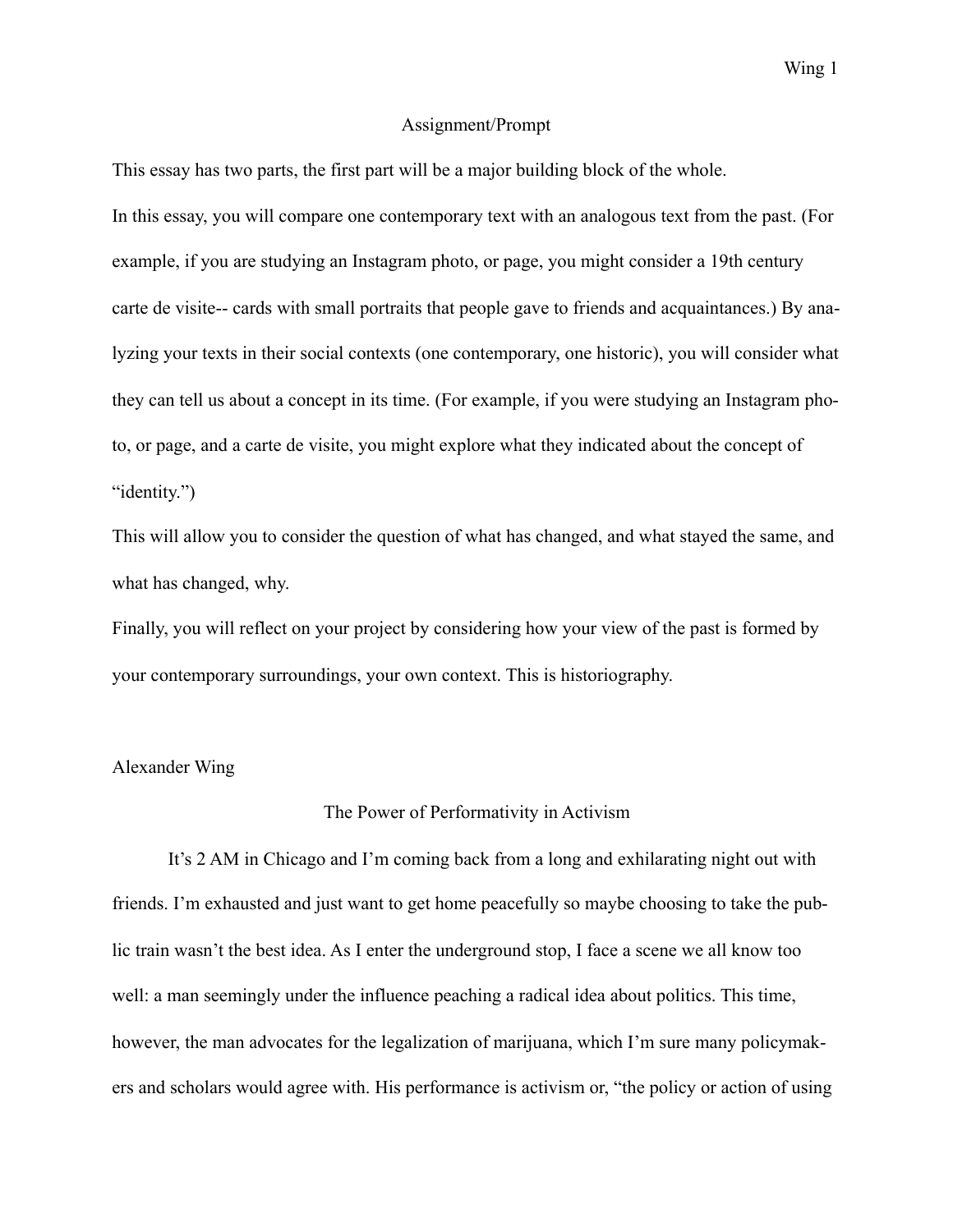Wing 2

vigorous campaigning to bring about political or social change" ("activism"). However, I'm not too sure that this man's activism will convince anyone, in fact, it might do the opposite. This might appear obvious; you might say that the man was crazy and untrustworthy — but there's a lot to unpack here. Clearly, the effectiveness of activism has a lot more to do with the message itself or any reasoning behind the message; in fact, I've noticed many Americans today do not even believe in logic or fact. If this is the case, what helps makes activism influential and how does performance play a role?

 It might help to first take a look at a sample of contemporary activism. "The Arrow" is a YouTube recording of an acrobatic performance by former Cirque De Soliel performer, Matthew Richardson, and starts with a man walking slowly and cautiously towards another man. Their body language is cautious while a mysterious string instrument in the background hints at the uncertainty and nervousness at the start of a relationship. A performer holds a hula-hoop, the centerpiece of the act and possibly a symbol of the performer's romantic relationship, open as the other performer chooses to enter the hula-hoop. A soft vocal plays and the hoop spins, coming to life, as the performers unite inside. The performers begin a spectacular dance but are interrupted by gestures of failed kisses, departures from the hoop, and disappearing layers of music. These sort of hiccups are no stranger to everyday relationships, but as time goes on, the hiccups stop and the dance intensifies, all layers of music return, and the performers begin to spin higher and higher. It becomes clear, through subtle signals in the dance, that one performer has a lead role and the has other a follow role; follow roles are traditionally female while lead roles are traditionally male (Young). The relationship and dance continue to intensify until all of a sudden the music stops and the lights dim. The performers have reached a critical point in their relationship;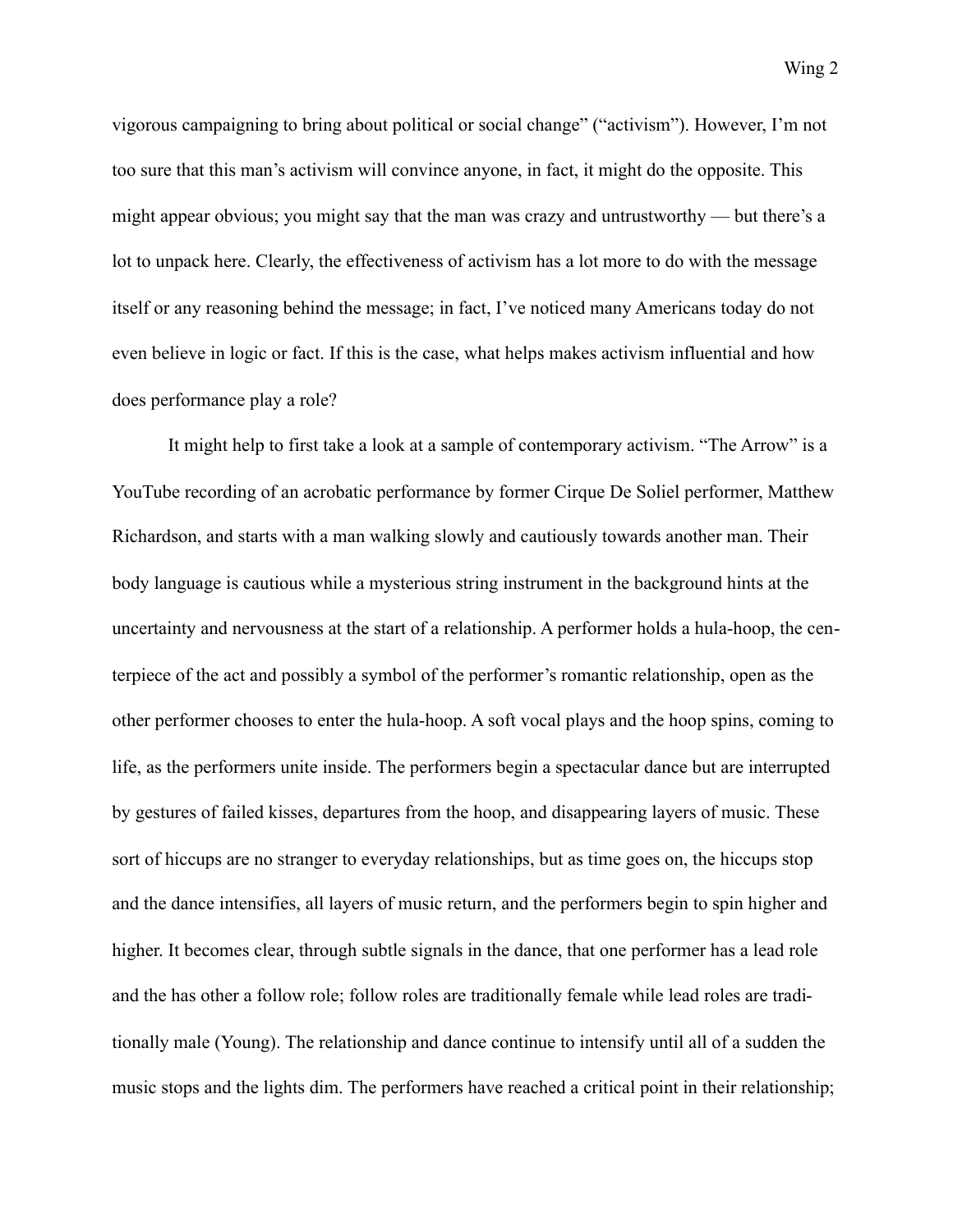they lean in for a kiss like before but this time — they succeed. All and additional layers of music suddenly return along with splashes of colored chalk. The lead dancer is covered in blue chalk while the follow is covered in pink chalk. This sudden visual and sonic excitement amplifies the excitement for this important milestone in a relationship. The vocals return but with a chorused effect. The music gets more and more exciting until it suddenly slows. The performers return to a standing position within the hoop and lean in for a kiss, but they don't kiss. They touch foreheads and the scene looks unusually blue as the music fades to a deep, synthetic beat, a beat I commonly hear in gay clubs or bars. Here, the scene fades to text in remembrance of the pulse nightclub shootings which marked the end of many similarly beautiful relationships.

 There are many shocking aspects to this video, some are as clear as the nightclub shooting and some are not so obvious. For example, this performance was clearly queer: it involved kissing and a romantic relationship between two men — yet, the performers engaged in clear male and female gender roles, roles that I have not observed in my own and some of my queer friends' relationships. This choreographical decision might actually be significant for an activist purpose as it involves careful use of "performativity". Dorothy Lander describes performativity in the *Encyclopedia of Activism and Social Justice* as:

Performativity conveys the idea that written and spoken words or utterances *do* things, effect actions … any repeated cultural practice or reiteration of cultural norms is an effect that is produced in everyday relationships with others …

[For example,] Gender performativity … refers to cultural analyses of difference and identity in which the effect is that we are compelled to repeat normative practices—most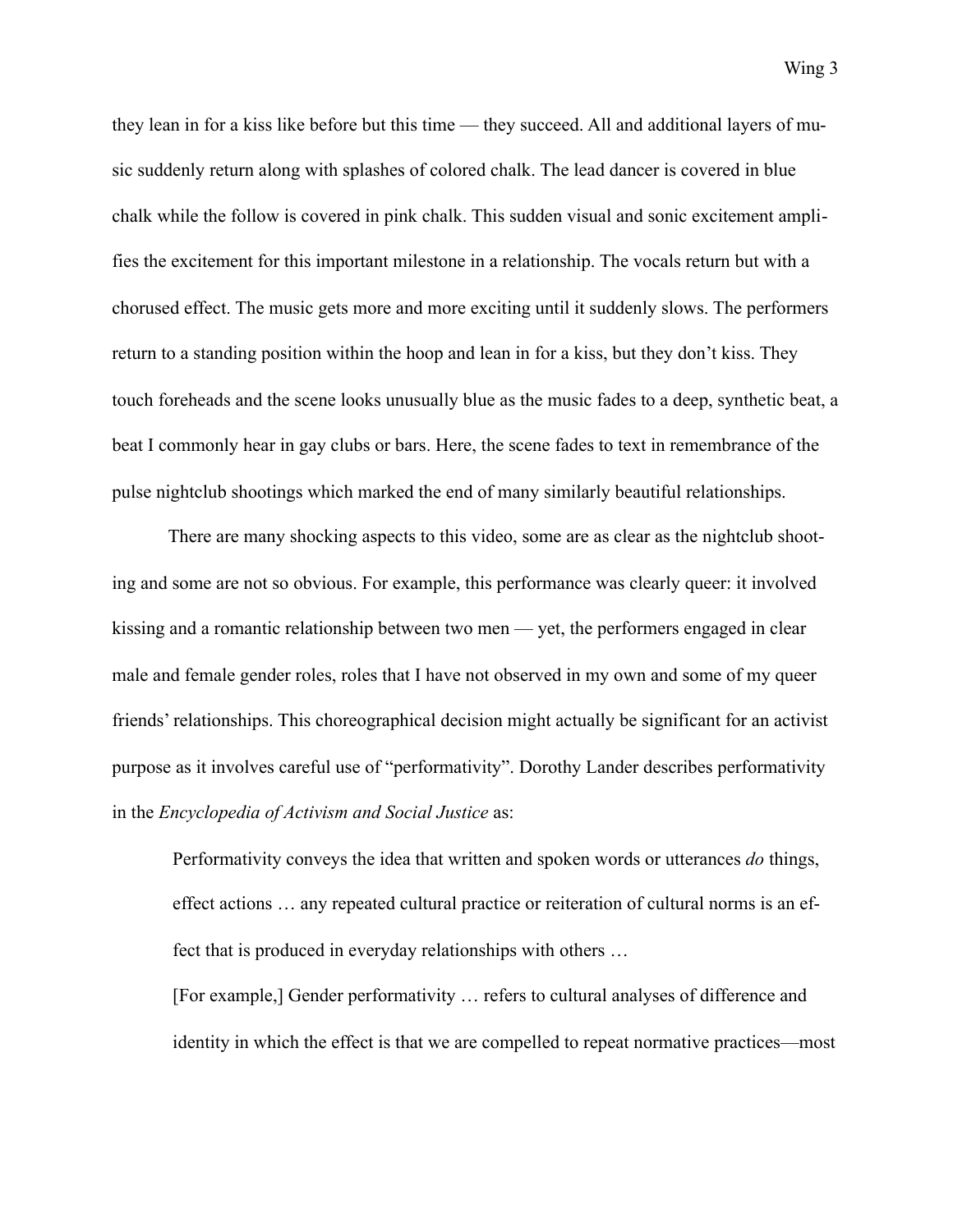notably to produce gender through the repeated cultural norms of femininity and masculinity (Lander).

In other words, cultural norms are maintained and perpetuated by performances of the expected. This also gives performance the power to destabilize dominant discourses when performances violate instead of perpetuate norms and expectations (Lander). Thus, performative activism is activism that engages and challenges norms.

 There are multiple instances where performative activism can be observed in Richardson's performance. Going back to gender, "The Arrow" not only incorporates clearly performative male and female gendering through lead and follow roles, but it takes the gendering to an even more explicit level by covering the lead with blue chalk and the follow with pink chalk. Ever since World War II, blue has been associated with masculinity while pink has been associated with femininity (Wright). By engaging contemporary norms of heteronormative gender, Matthew Richardson may be attempting to relate homosexual relationships to the stereotypical heterosexual relationship. He might be suggesting, to an audience uncomfortable with homosexuality, "don't worry, homosexual love is love as you know it". This can be observed further in other choices Richardson made in his choreography. He depicted the relationship between the actors in a storybook-esque heterosexual relationship. The relationship was monogamous, slow — the actors waited a while to even kiss — and followed the arc of a traditional heterosexual relationship as opposed to the fast-paced and polygamous impression some of my friends have about queer relationships. By engaging the norms of a typical heterosexual relationship through a performance by homosexual actors, Richardson can accustom homosexuality to a possibly uncomfortable audience.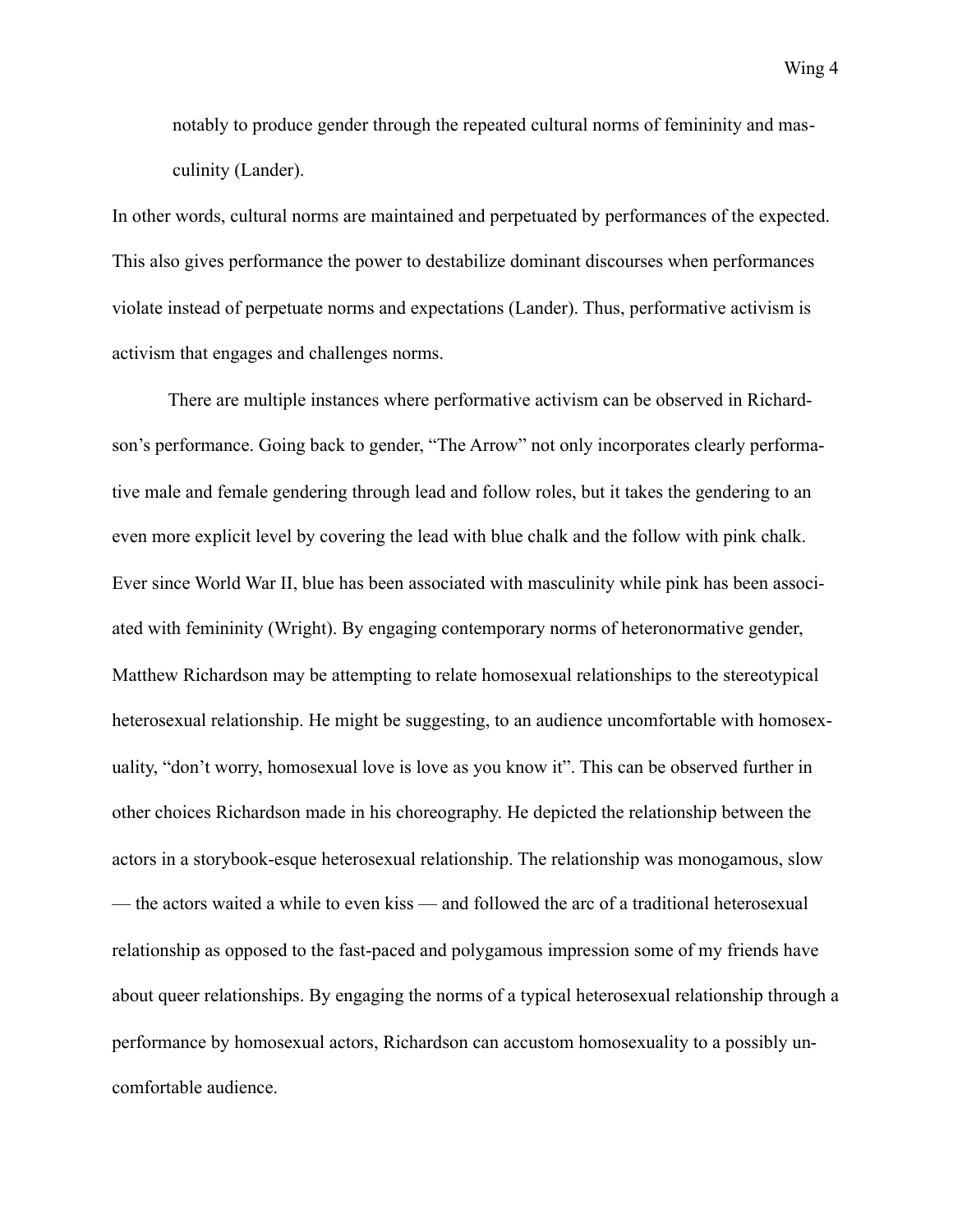But how can we tell that the audience truly felt the effects of Richardson's performative activism? A look over Richardson's YouTube and Facebook pages can offer some key insights. On his Facebook page, Richardson wrote that he hopes to, "use performance art to ask for more kindness, to gently open minds of people who don't understand" (Richardson). This confirms that his goal was indeed to make homosexuality and queer relationships more relatable and comfortable to an audience who doesn't understand or is discriminative. Whether aware of the concept of performative activism or not, Richardson used performance to engage norms and advance his activist goals. Further, his work was effective. Through looking at the video's reception on Facebook and Youtube, the most common comments were "beautiful" and "moving" (Richardson). These two common comments align with the idea that Richardson has successfully related homosexual love and beauty to his audience.

 Performative activism seems to be a strong concept in our contemporary age: it has been described to exist in many recent activist movements such as Rosa Park's protest or the Women's Temperance Crusades (Lander). However, a look into historic activism may offer new perspectives on this topic. The word "Activism" as we know it today was not used until the 1900s ("activism") so I scoured the internet for scholars' thoughts on the earliest "protests" or "revolutions". The earliest and well-documented act I found was Socrates' death by execution. Then, I chose Jacques-Louis David's 1787 French Revolution neoclassical painting, "The Death of Socrates", as tangible and activist documentation of Socrates' death to look into.

 The painting revolves, as you might have guessed, around the great Greek philosopher Socrates' death, the story of which was recorded by philosophers Plato and Xenophon (Baetjer). Socrates was sentenced to death after "impiety", or not believing in his city's gods, and "corrupt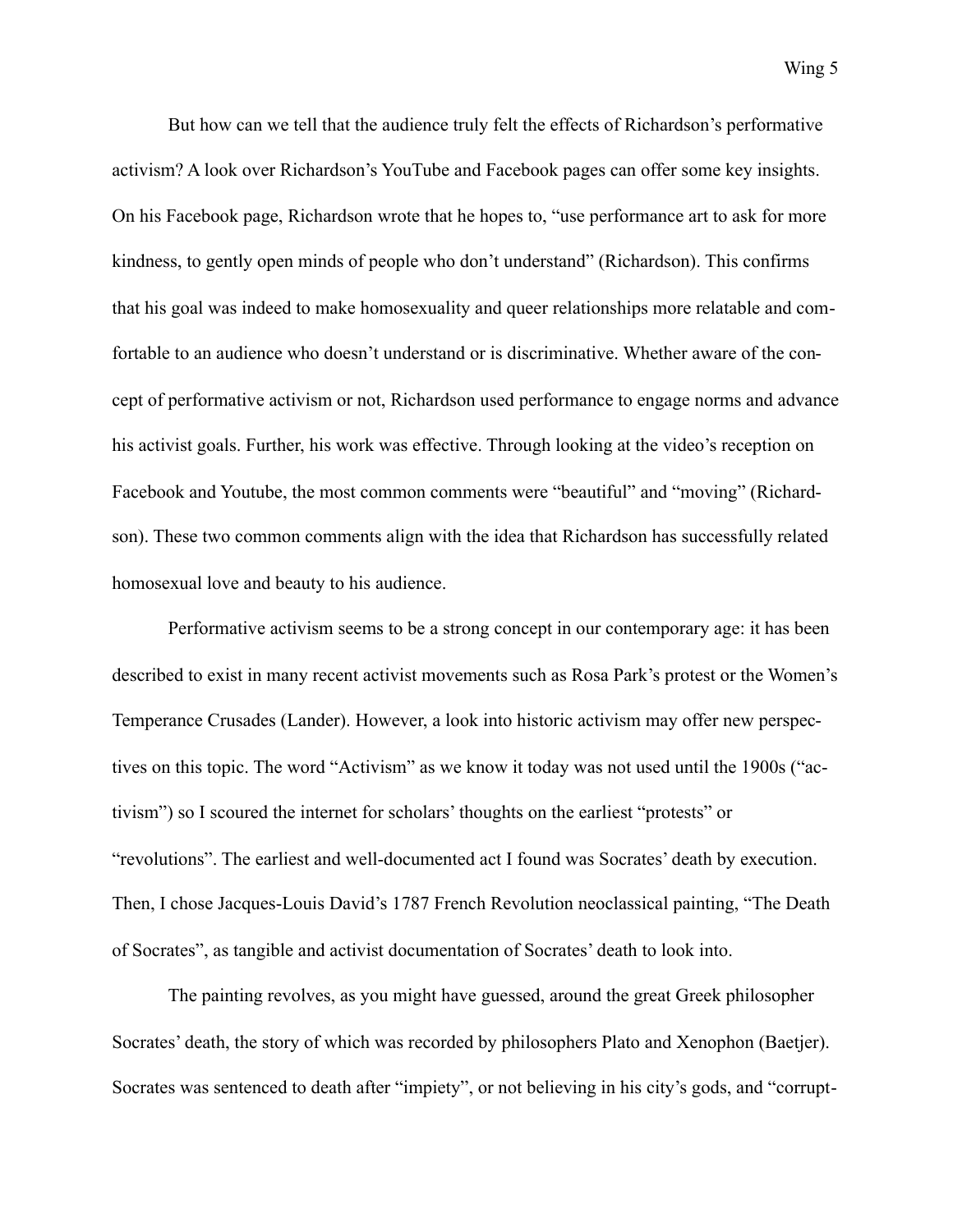ing the youth" (Nails). After an unjust and short hearing, a democratic jury ruled Socrates to death by hemlock poison (Nails). However, Socrates could have simply run away or chosen to renounce his views and be set free; in other words, Socrates chose to die (Baetjer). Jacques-Louis David chose to paint the specific moment where Socrates was about to accept the goblet that contained his hemlock drink. Looking at the painting, there's a lot that immediately pops out to me. The bodies and imagery are especially sharp and clear, the gray stone wall in the background is crisp and realistic, and the colors are warm, calm, and muted. This painting reminds of "The Last Supper" by Leonardo Da Vinci. A more in-depth look can explain this: David, despite having consulted scholars on Plato's documentation, chose to paint twelve people in his image instead of the fifteen that David would have known to be accurate; there were also twelve people in "The Last Supper" (Baetjer). In David's painting, a brilliant and soft light pours onto a Socrates draped in a clean white toga, evoking Jesus imagery and Christian overtones. The last supper was similarly focused on Jesus. At the center of David's painting lies the goblet of hemlock, about to be taken by Socrates from a distraught executioner. Everyone in the room is overcome with sadness and so drawn with soft curves and warmly colored clothing — however, Socrates is not. Despite facing his immediate death, Socrates sits upright with a confident posture; his facial expression is calm and collected, his angles are sharp and geometric, and he seems to excitedly reach for the goblet of hemlock. Socrates, unlike his followers depicted in the picture, seems ready for what is to come.

 This depiction of Socrates, along with other details in the painting, is somewhat surprisingly performative — especially since performative activism seemed to have only recently entered academic discourse. In David's painting, Socrates was depicted as much more muscular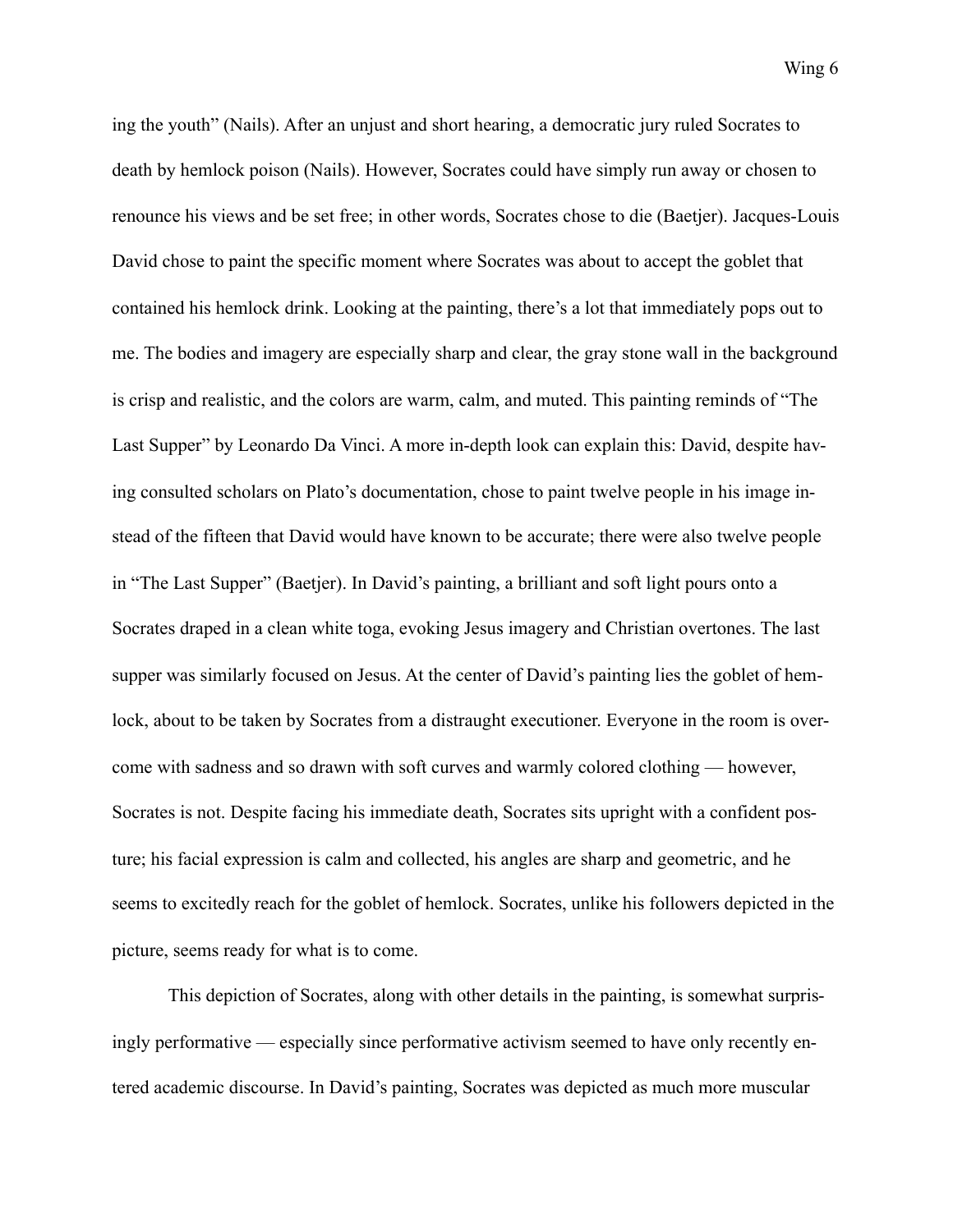and younger than he should have been at his time of death (Grafton). The lighting and Socrates' distinct clothing engaged religious norms which helped relate Socrates' ideals of principle and "fighting for justice" to a highly religious France (Hermon-Belot). By advancing Socrates' story through strong performatives, David is encouraging France to not be afraid to die for their ideals and principles in the French Revolution. Where "The Arrow" engaged norms such as heteronormativity to advance the value of equal love, "The Death of Socrates" engaged norms of Christian heroism to advance values of principle. In other words, "The Arrow" performed a heteronormative myth while "The Death of Socrates" performed a religious myth. This can be shown further through each text's color choices: David chose colors to paint Socrates in a way reminiscent of Jesus while Richardson's chose highly-gendered colors. In addition, where "The Death of Socrates" used historical inaccuracies to strengthen its performatives, "The Arrow" used cultural inaccuracies to advance its performatives.

 Although both texts seem to use performativity in a similar manner, the target audience and thus performatives of David's work are quite different from Richardson's. "The Death of Socrates" was a commissioned painting (Baetjer) which stands in contrast to the self-directed work of Richardson. The painting was commissioned by one of the Trudaine brothers who were highly politically motivated individuals who sought out well-educated revolutionaries in socioeconomically prestigious salons (Baetjer). This confirms a political motivation behind "The Death of Socrates" and gives a good idea of its audience: a socioeconomically privileged and revolutionary elite. The painting was unveiled at the Grand Salon of the Lourve to an audience of intellectuals where it was received well and was massively popular ("The Death of Socrates"). Thus, David targets a specific audience: just the intellectually elite in France who fancy visiting salons.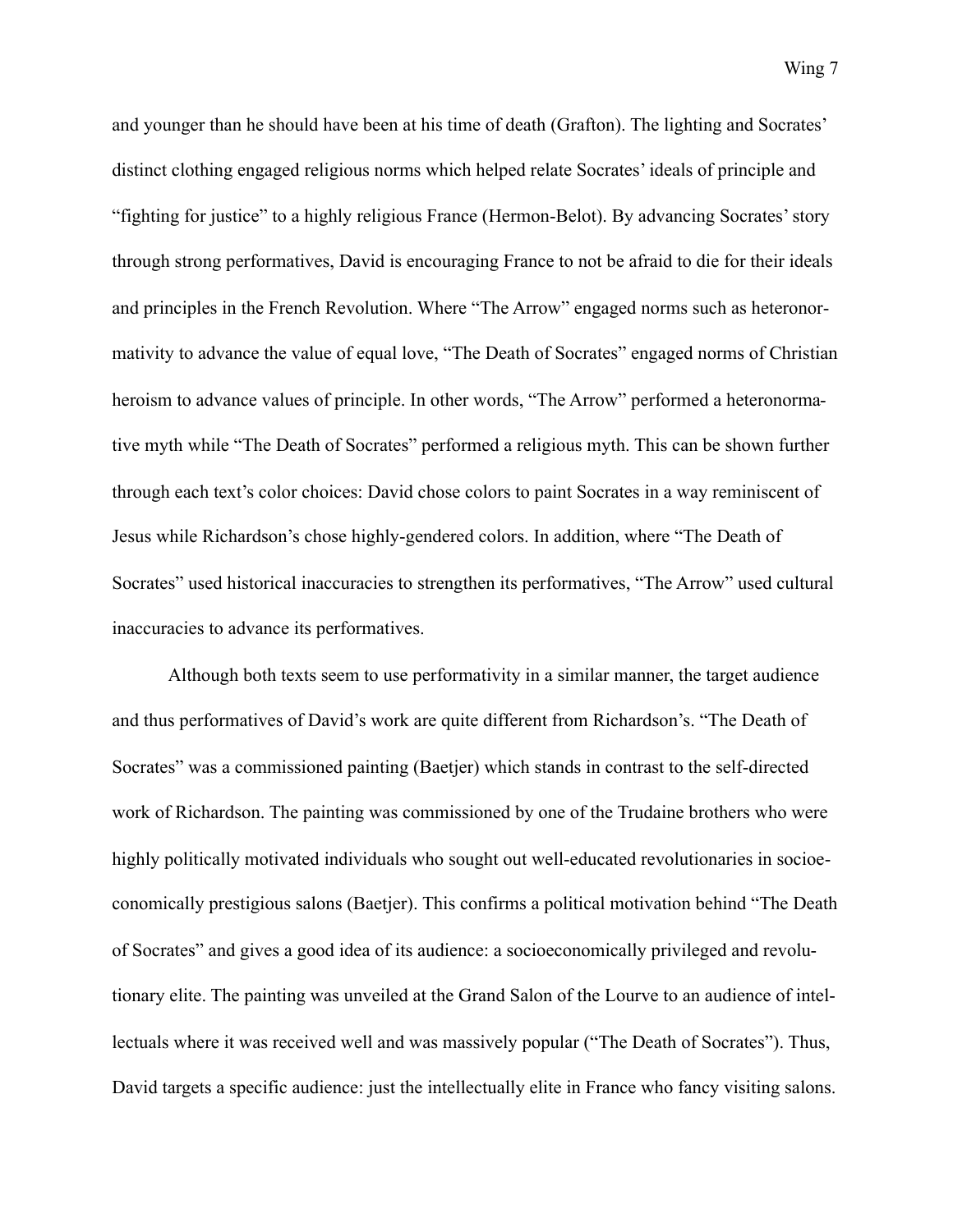Wing 8

Richardson, however, targets a huge and diverse audience very quickly through social media, giving him very little control over who sees his work. These differences can help show how David and Richardson may have imagined activism differently. David may have imagined activism as an active revolution spearheaded by intellectuals while Richardson may imagine activism as more passive movement spread throughout the masses.

 Finally, the barrier to entry in reaching a large audience through activism has also evolved throughout time. Both "The Death of Socrates" and "The Arrow" are visual art pieces utilizing performative activism yet they require very different backgrounds. The limited audience involved in activism during the 1800s is emphasized by the mere fact that David's painting was commissioned. Although commissioned paintings were not uncommon in France, (Grafton) the political commissioning of the painting goes to suggest that there were socioeconomic limitations on who can effectively participate in activism in the eighteenth century. Richardson, however, produced his work on his own budget along with a similarly politically aligned production team (Richardson). Richardson was able to distribute his work for free to audiences of any background with an internet connection. There is also a difference in the intellectual barrier to reaching large audiences through activism. David's painting required education on history and philosophy while Richardson's painting called on much more widely accessible human experiences and norms. Similarly, anyone can discuss Richardson's work over social media while only intellectuals could critique and discuss David's work in salons. These differences help show how activism looked differently in the past versus now where social media like twitter have been transformative.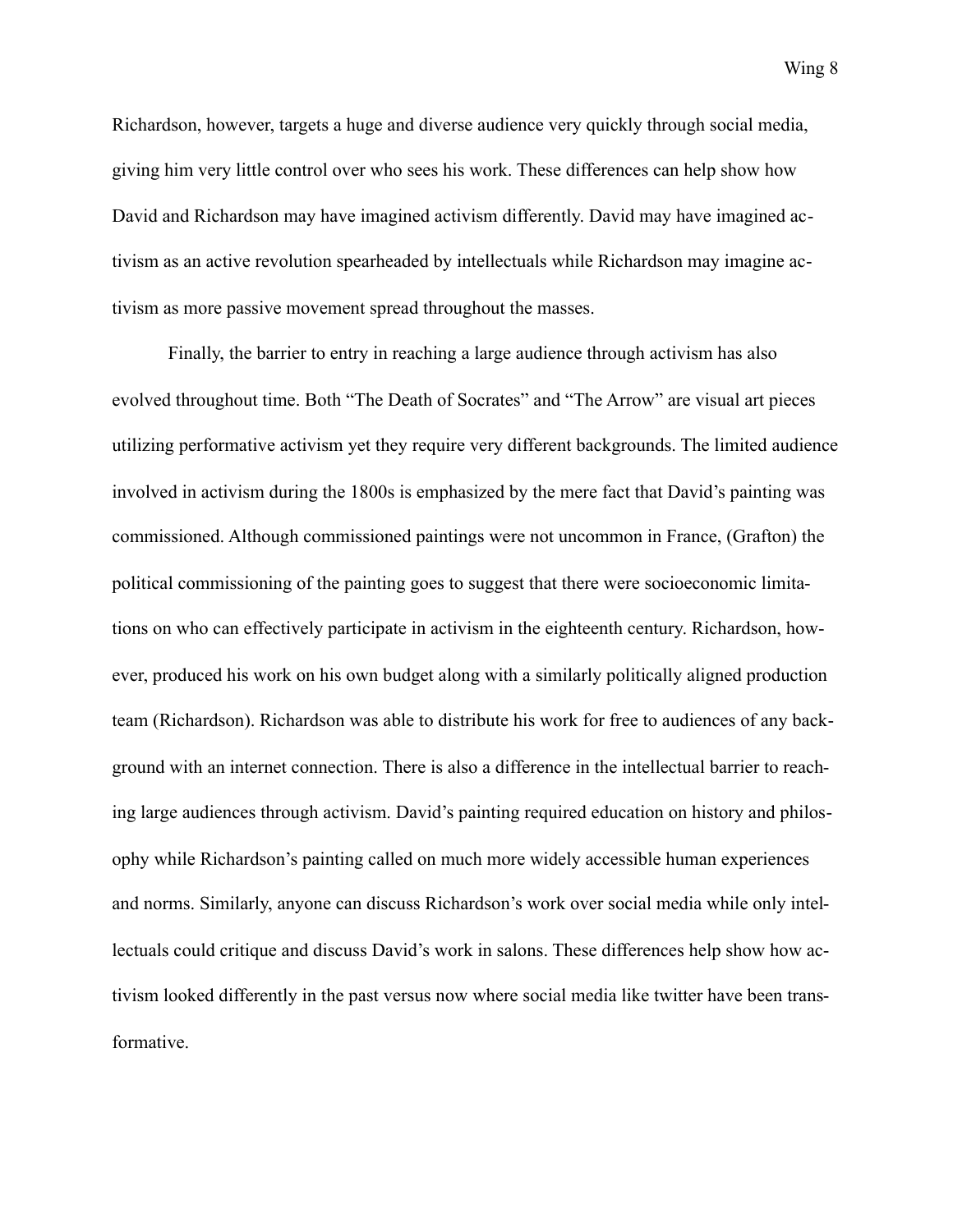I think it's important to note that all of the evidence I've used is quite matter-of-fact and I've approached this paper in a very matter-of-fact manner. However, factual evidence may have missed a lot of important nuance and detail. Peter Ellerton, professor of critical thinking in the University of Queensland, discusses the value of opinions as: "Opinions are not just pale shadows of facts; they are judgements and conclusions. They can be the result of careful and sophisticated deliberation in areas for which empirical investigation is inadequate or illsuited" (Ellerton). There were many topics in this essay that are not exactly well-suited for empirical investigation such as individualized responses and feelings towards performative activism. A more anecdotal and opinion driven approach could shed some additional perspective and humanity on this discussion of what is a uniquely human experience, activism. In addition, the facts I did discuss are not even purely factual. Topics such as performativity are inherently theory and not provable facts in the same way that  $1 + 1 = 2$  is. Thus, there are many valid alternative theories and comments. In fact, I've discussed performativity with my friend Michelle and she stated that she disagreed with the mere concept that humanity is "compelled to repeat normative practices" (Lander). Therefore, there are many ways to interpret the evidence I've gathered beyond my own interpretation that would be completely valid.

 Throughout this essay, I've discussed performative activism in a way that separates it from activism in general or in a way that implies that performative activism is a singular technique in activism. However, it is interesting and surprising to see how much "The Death of Socrates" shares in its use of performativity with "The Arrow" despite how different activism looked like in their respective times. This historical permanence of performatives in activism suggests that performativity may actually be fundamental in activism. After all, performativity is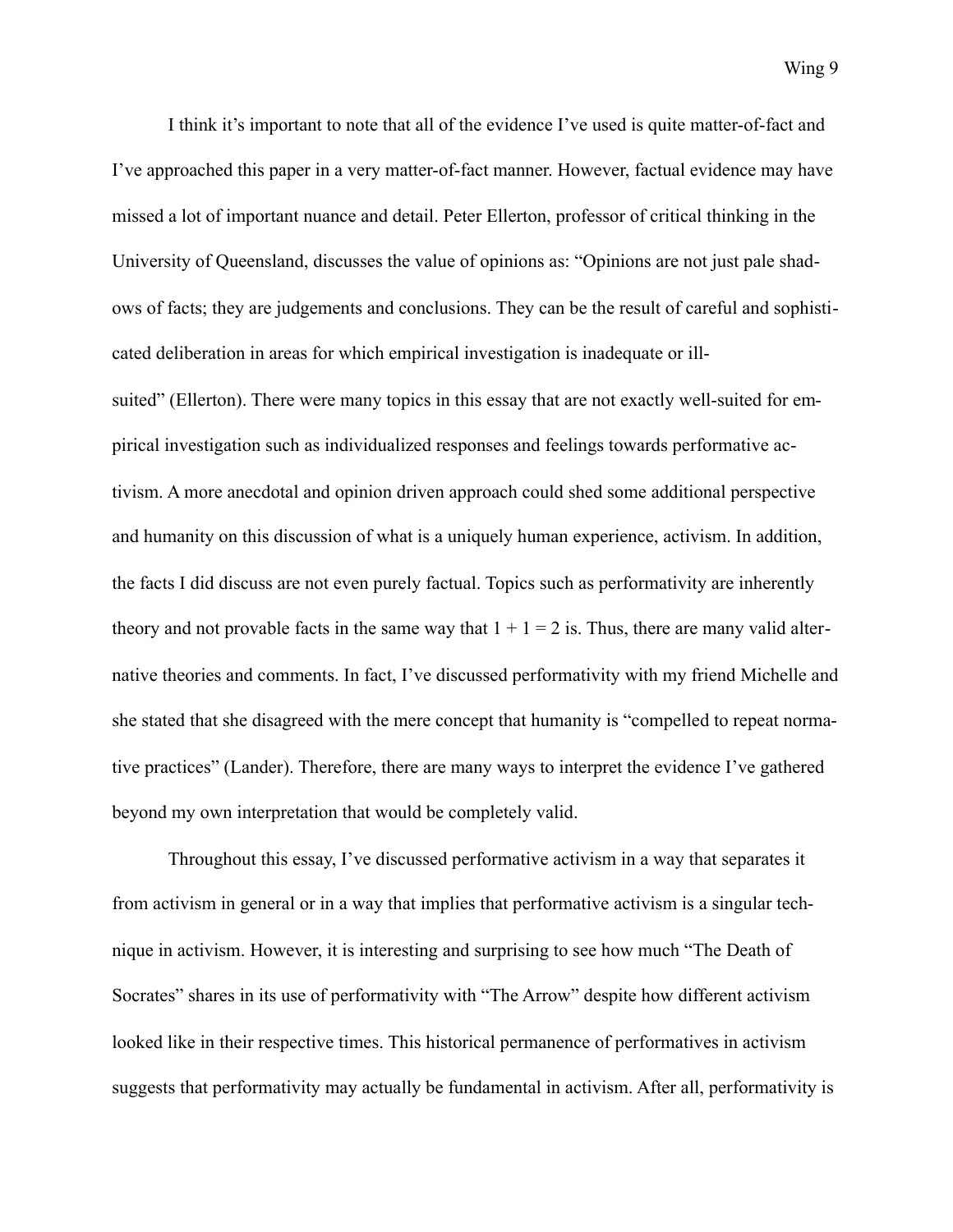theorized to be rooted in human nature and what activism doesn't engage and challenge norms?

Perhaps then, all activism is performative activism.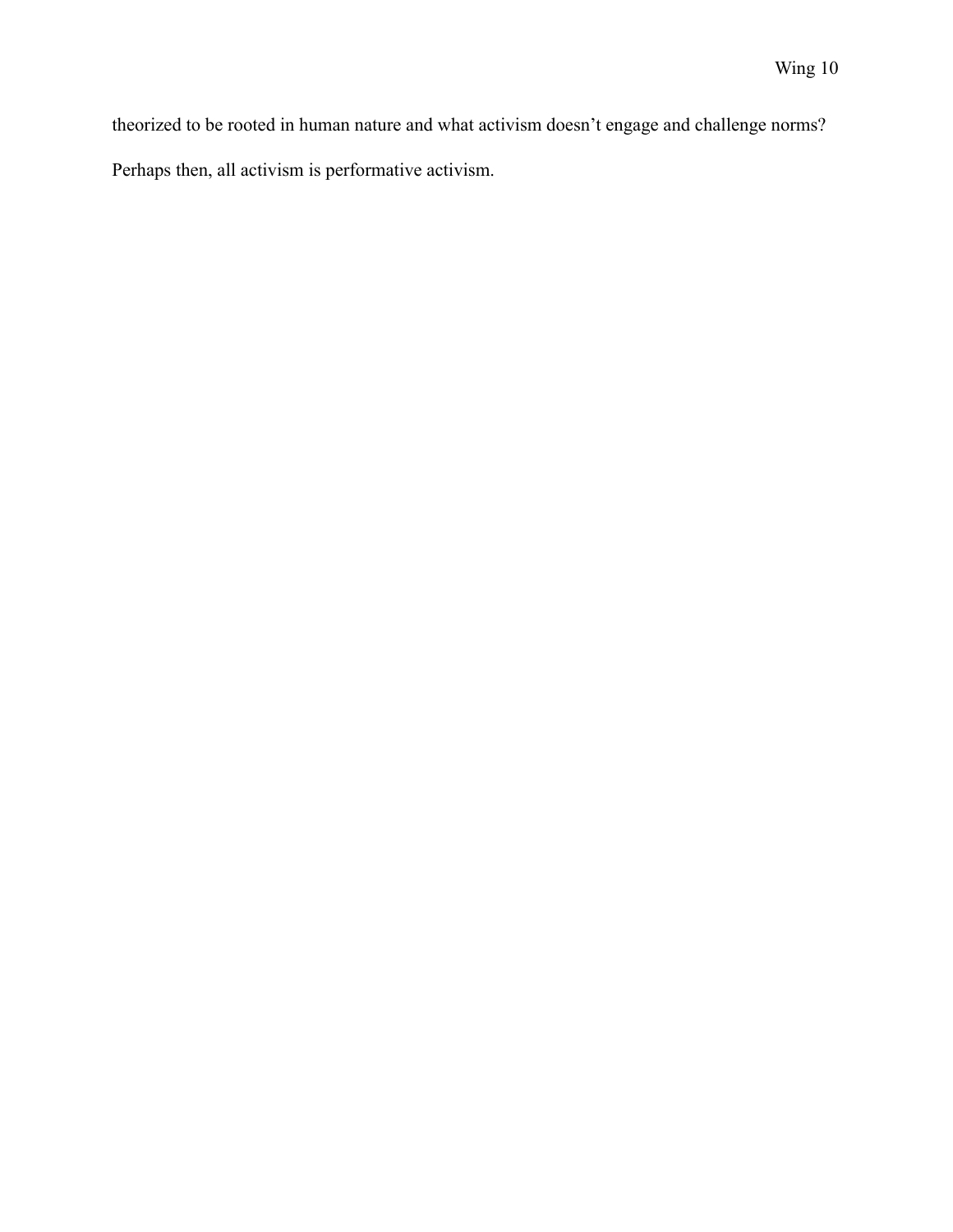## Works Cited

- THE ARROW. Concept & Creation by Matthew Richardson. Dir. Damian Siqueiros. Editing by and Assist. Dir. Liliana Ortiz Casas. Dir. of Photo. Mateo Hernandez Casis. Cameras by Camilo Chitiva Zamudio and Guillermo Castellanos. Music by The Irrepressibles. YouTube. YouTube, 12 July 2016. Web.
- Baetjer, Katharine. Catalogue Entry, 2017. The Metropolitan Museum of Art, "The Death of Socrates", [https://www.metmuseum.org/art/collection/search/436105.](https://www.metmuseum.org/art/collection/search/436105) Accessed 5 April 2019.
- "activism, n." OED Online, Oxford University Press, March 2019, [www.oed.com/view/Entry/](http://www.oed.com/view/Entry/) 1957. Accessed 5 April 2019.
- Lander, Dorothy A. "Performativity." Encyclopedia of Activism and Social Justice, Gary L. Anderson, Sag Publications, 1st edition, 2007. Credo Reference, http:// [proxy.library.nyu.edu/login?url=https://search.credoreference.com/content/entry/](http://proxy.library.nyu.edu/login?url=https://search.credoreference.com/content/entry/) sageact/performativity/0?institutionId=577. Accessed 05 Feb. 2019.
- Young, Tricia Henry. "Dance." The Reader's Companion to U.S. Women's History, edited by Wilma Pearl Mankiller, Houghton Mifflin, 1st edition, 1998. Credo Reference, http:// [proxy.library.nyu.edu/login?url=https://search.credoreference.com/content/entry/](http://proxy.library.nyu.edu/login?url=https://search.credoreference.com/content/entry/) rcuswh/dance/0?institutionId=577. Accessed 11 Feb. 2019.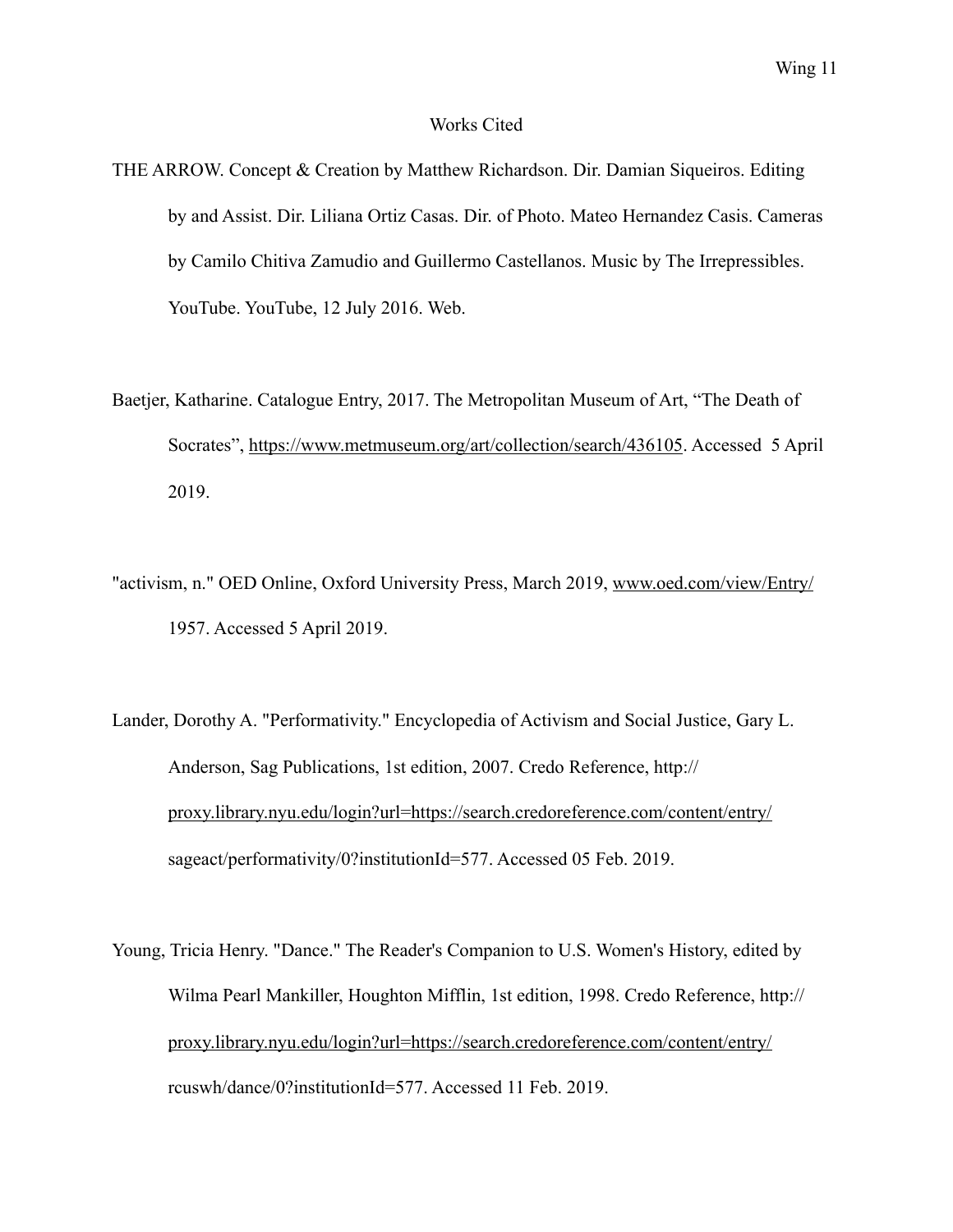- Nails, Debra. "The Trial and Death of Socrates." Blackwell Companions to Philosophy: A Companion to Socrates, Sara Ahbel-Rappe, and Rachana Kamtekar, Wiley, 1st edition, 2006. Credo Reference, <http://proxy.library.nyu.edu/login?url=https://> [search.credoreference.com/content/entry/wileycsoc/the\\_trial\\_and\\_death\\_of\\_socrates/](http://search.credoreference.com/content/entry/wileycsoc/the_trial_and_death_of_socrates/) 0?institutionId=577. Accessed 26 Feb. 2019.
- Wright, Jennifer. "How Pink Became a Color for Girls." How Pink Became a Color for Girls, Racked, 20 Mar. 2015, [www.racked.com/2015/3/20/8260341/pink-color-history.](http://www.racked.com/2015/3/20/8260341/pink-color-history)
- T., M.B. "Socrates." The Classical Tradition, edited by Anthony Grafton, et al., Harvard University Press, 1st edition, 2010. Credo Reference,<http://proxy.library.nyu.edu/login?> url[=https://search.credoreference.com/content/entry/harvardct/socrates/0?](https://search.credoreference.com/content/entry/harvardct/socrates/0?) institutionId=577. Accessed 05 Apr. 2019.
- W., D. "Neoclassicism." The Classical Tradition, edited by Anthony Grafton, et al., Harvard University Press, 1st edition, 2010. Credo Reference,<http://proxy.library.nyu.edu/login?> url[=https://search.credoreference.com/content/entry/harvardct/neoclassicism/0?](https://search.credoreference.com/content/entry/harvardct/neoclassicism/0?) institutionId=577. Accessed 06 Apr. 2019.
- "The Death of Socrates." Jacques Louis David | The Death of Socrates, The Metropolitan Museum of Art, [www.metmuseum.org/art/collection/search/436105.](http://www.metmuseum.org/art/collection/search/436105)